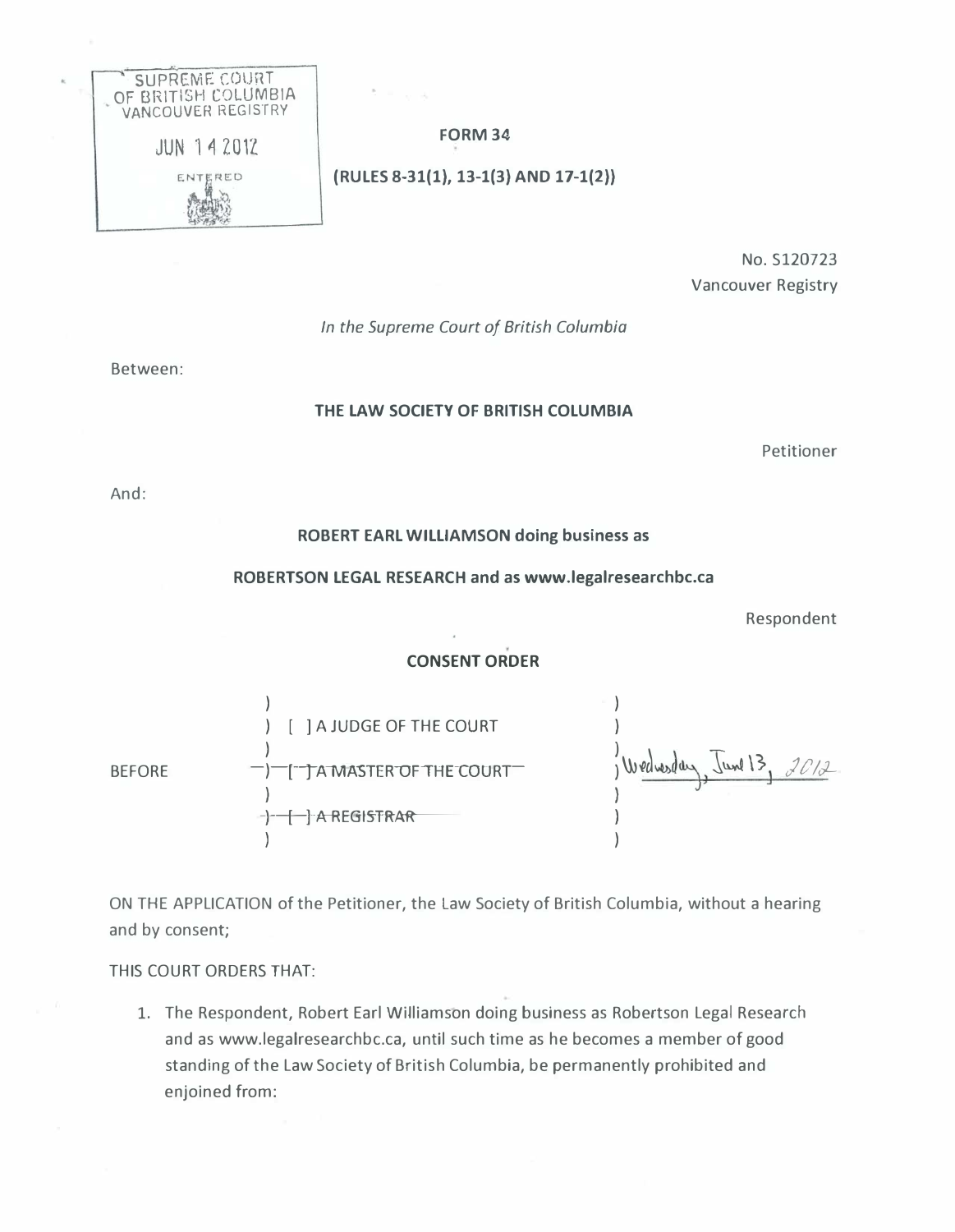- (a) drawing, revising or settling a document for use in a proceeding, judicial or extrajudicial;
- (b) drawing, revising or settling a document relating in any way to a proceeding under a statute of Canada or British Columbia;
- (c) giving legal advice;
- (d) making an offer to do anything referred to in paragraphs (a) through (c); and
- (e) making a representation that he is qualified or entitled to do anything referred to in paragraphs (a) through (c).
- 2. The parties will bear their own costs.

THE FOLLOWING PARTIES APPROVE THE FORM OF THIS ORDER AND CONSENT TO EACH OF THE ORDERS NOTED ABOVE:

Signature of Michael J. Kleisinger Lawyer for the Petitioner

Signature of Glen Orris, Q.C. Lawyer for the Respondent

 $\sqrt{2}$ wh By the Court

 $\phi$ 

Registrar